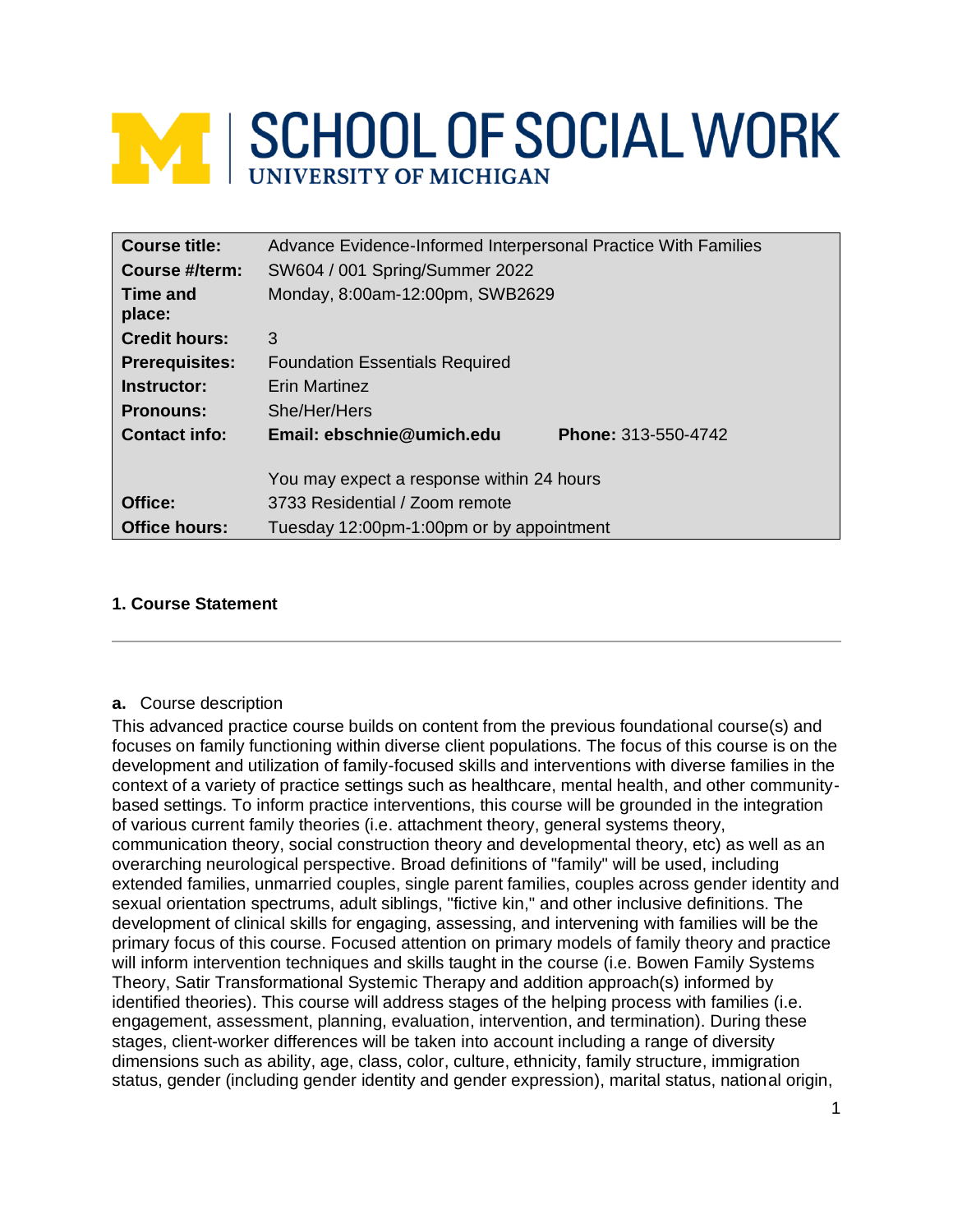race, religion or spirituality and sexual orientation. Various theoretical approaches will be presented in order to help students understand family structure, communication patterns, and behavioral and coping repertoires. The family will also be studied as part of larger social systems, as having its own life cycles, and as influencing multiple generations.

## **b.** Course objectives and competencies

Apply family assessment frameworks in a way that is ecological, family-centered, and takes into account individual and family needs, problems and experiences within the family, and resources, opportunities, and oppressive forces of the social environment. (EPAS 7) Model appropriate clinical engagement with family resources, strength, challenges and risks across diverse populations including those based on a range of diversity dimensions such as ethnicity, race, sexual orientation, gender identity and class. (EPAS 2)

Apply principles of NASW code of ethics to relationships and service delivery with family members across a range of diversity dimensions. (EPAS 2, 6, 7)

Develop intervention plans based on models and techniques that are appropriate to specific assessment materials (e.g. IPV, SUD, etc.). (EPAS 8)

Engage in clinical decision-making that considers families who are experiencing mental health diagnoses from the DSM-5. (EPAS 7)

Demonstrate relevant models of prevention and intervention and utilize them to address common challenges faced by families. (EPAS 8)

Evaluate the impact of one's own experience and values on the use of self in clinical process with families to ensure continuous improvement of service. (EPAS 9)

Evaluate the effects of family-centered interventions using appropriate outcome measures. (EPAS 9)

## **c.** Course design

This advanced practice course will focus on utilization of a flipped classroom approach in which students complete pre-work (assigned theoretical and practice reading, exposure to the actual experiences of families through media as case materials, videotapes, etc.) with in-class time used for limited didactic lecture and primarily focus on students actively developing and practicing intervention skills and techniques for use with families.

Active engagement in a variety of in-class activities, role plays, observation and critical analysis of various interventions, matching interventions to various populations and client needs and constructive peer feedback is critical to the skill development focus of this course.

# **d.** Intensive focus on PODS

This course integrates PODS content and skills with a special emphasis on the identification of theories, practice and/or policies that promote social justice, illuminate injustices and are consistent with scientific and professional knowledge. Through the use of a variety of instructional methods, this course will support students developing a vision of social justice, learn to recognize and reduce mechanisms that support oppression and injustice, work toward social justice processes, apply intersectionality and intercultural frameworks and strengthen critical consciousness, self-knowledge and self-awareness to facilitate PODS learning.

Attention will be given to acknowledgment and assessment of the unique characteristics of families of various diversity dimensions (e.g., ability, age, class, color, culture, ethnicity, family structure, gender (including gender identity and gender expression, marital status, national origin, immigration status, race, religion or spirituality, and sexual orientation), and by tailoring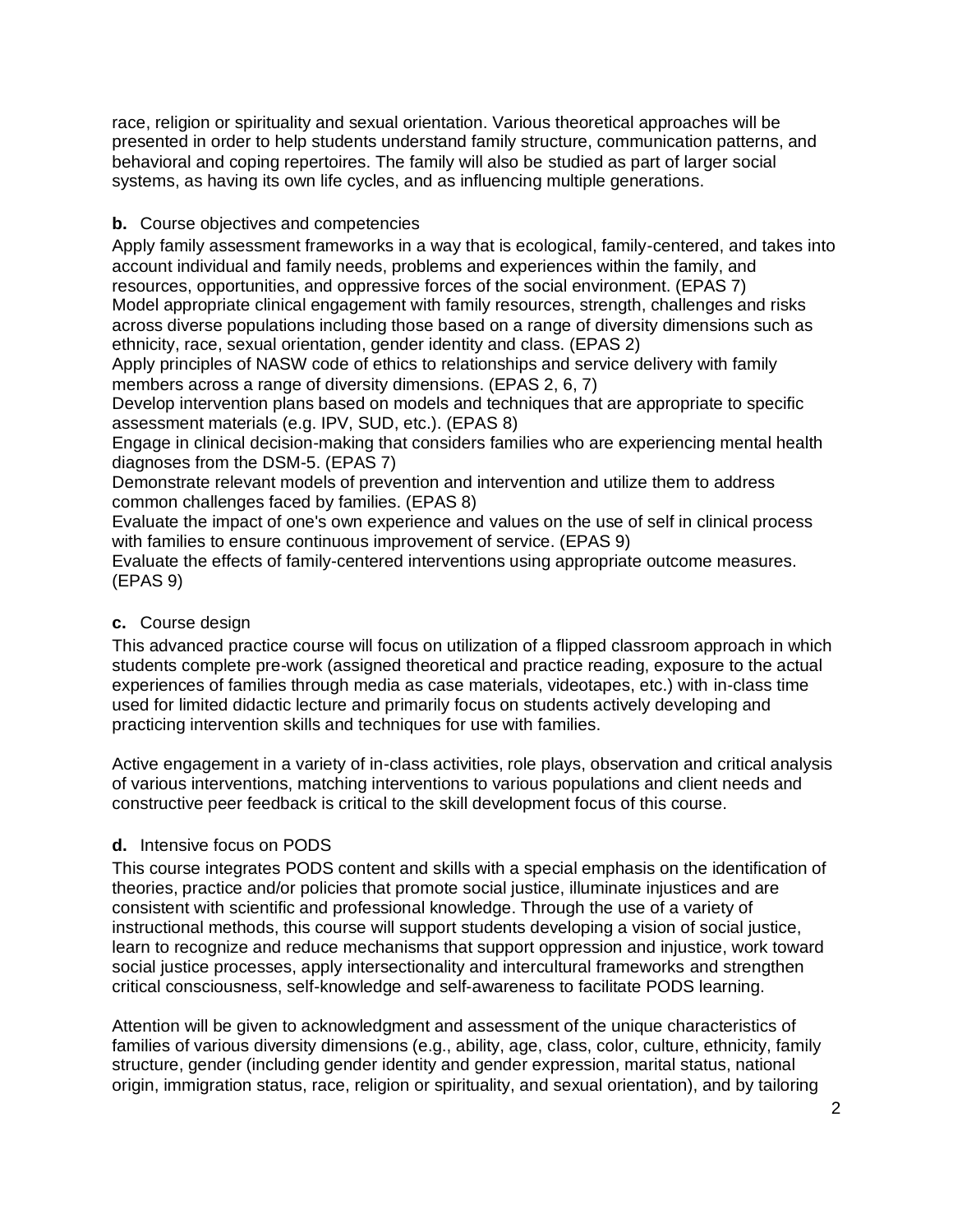engagement, assessment, goal setting, planning, and intervention to these characteristics. Assessment procedures will focus on strengths rather than deficits in family functioning. Ethical dilemmas unique to family work will be presented, such as balancing individual and family goals, contracts regarding confidentiality and record-keeping, and addressing oppressive family structures. Addressing value conflicts that exist toward families in society will be explored to raise the students' awareness of personal and professional values.

## **2. Class Requirements**

## a. Text and class materials

Required Text:

Gehart, D. R. (2018) (3<sup>rd</sup> Ed). Mastering competencies in family therapy: A practical approach to theory and clinical case documentation. Boston: Cengage Learning.

Roberts, Dorothy. (2022). How the Child Welfare System Destroys Black Families – And How Abolition Can Build a Safer World.

Taibbi, R. (2015). Doing Family Therapy: Craft and Creativity in Clinical Practice. (3<sup>rd</sup> Edition). New York: Guilford Press

In addition to the required text there will be required readings posted to Canvas. All readings should be completed on the day of class they are listed on this syllabus.

#### b. Class schedule

5/9/2022 (Week 1) Introduction

Learning Objective: Articulate at least two conceptual frameworks that take into account individual and family needs, problems and experiences within the family, and resources and opportunities of the social environment (EPAS 7).

Required Readings To Be Completed By Start of Class: Gehart Chapters 1-3 (Required Text)

Barrett, M. (2016). Keeping the Faith. Psychotherapy Networker, May-June. (available on Canvas)

Taibbi Ch. 1

5/16/22 (Week 2) Engagement: Self-Reflection, Use of Self and Genograms

Learning Objective: Apply methods for evaluating one's own experience of family and one's own value system and how this impacts the use of self in the clinical process with families. Utilize the resulting feedback to modify, when necessary, one's practice with families. (EPAS 9)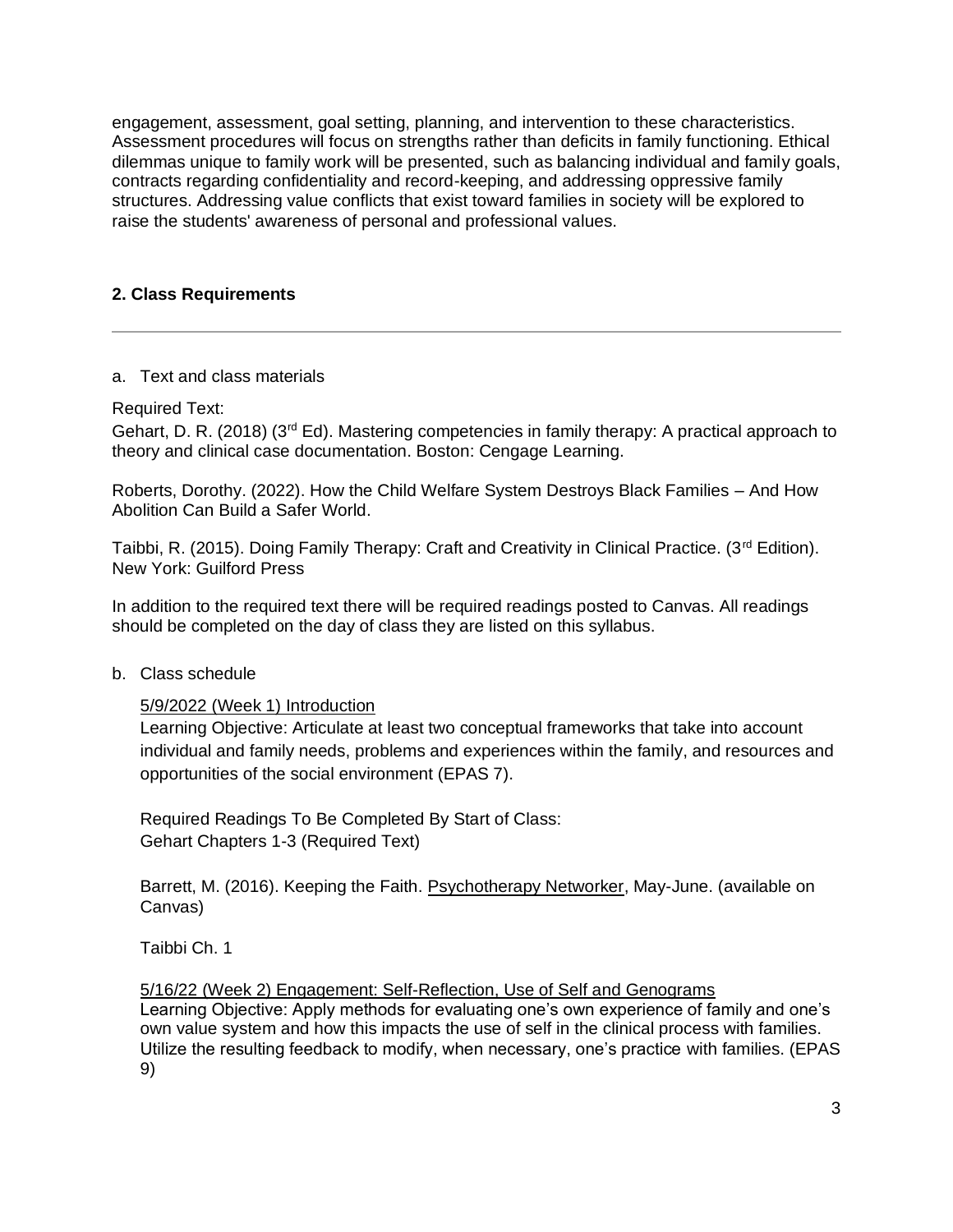Required Readings To Be Completed By Start of Class: Gehart: Chapter 4 (Required Text)

Taibbi Ch. 2-3

Roberts Introduction, Ch. 1

5/23/22 (Week 3) Assessment: Utilizing Attachment Theory and Trauma-Informed Lens Learning Objective: Apply and utilize family assessment frameworks that are ecological and family-centered and take into account the influence of oppressive social forces. Such assessments will account for the presence and impact of family violence, the presence and impact of substance abuse. (EPAS 7)

\*\* This Class Will Be Remote

Required Readings To Be Completed By The Start Of Class: Saltzman, J., Fiese, B., Bost, K., McBride, B. (2017). Development of Appetite, Self-Regulation, Integrating Perspectives from Attachment and Family Systems Theory, (12), 1: 51-57. (Available on Canvas)

Siegal, D. and Hartzell, M. (2004). How We Attach. Parenting from The Inside Out. Penguin Group Inc. (Available on Canvas)

5/30/22 NO CLASS MEMORIAL DAY HOLIDAY

6/6/22 (Week 4) Assessment: Utilizing Structural Family Therapy and Intergenerational Family Therapy Models

Learning Objective: Describe challenges, risks, and tasks as they apply to diverse groups such as; women, the poor, families of color, and gay and lesbian, single parent families. (EPAS 2)

Identify and respond to the resources, strengths, and effective family processes across diverse populations including those based on a range of diversity dimensions such as ethnicity, race, sexual orientation, gender identity and class. (EPAS 2)

Critically analyze the use of the DSM 5 in social work practice with families and apply these concepts of assessment when appropriate. (EPAS 7)

Required Readings To Be Completed At The Start of Class:

Few-Demo, A., Humble, A., Curran, M. and Lloyd, S. (2016). Queer Theory, Intersectionality, and LGBT-Parent Families: Transformative Critical Pedagogy in Family Therapy. Journal of Family Therapy and Development (8), 79-94. (Available on Canvas)

Gehart, Chapter 5 and Chapter 7 (Required Text)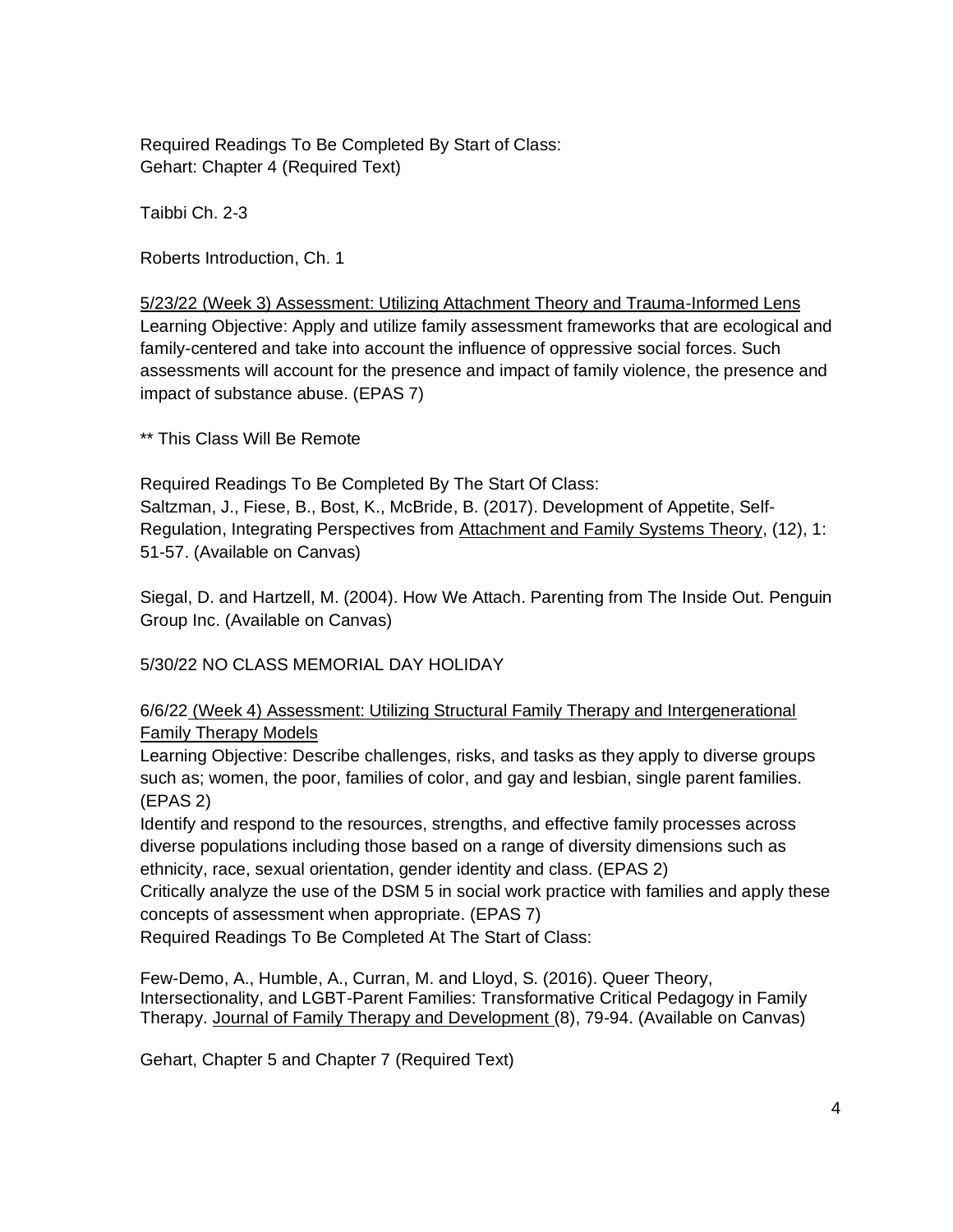Taibbi Ch. 4

Williams, N., Angelique Foye & Florence Lewis (2016) *Applying Structural Family Therapy in the Changing Context of the Modern African American Single Mother*, Journal of Feminist Family Therapy, 28:1, 30-47, DOI: 10.1080/08952833.2015.1130547 (Available on Canvas)

6/13/22 (Week 5) Planning: Intervention Plans, Resourcing, Safety Planning and Coordination of Care Learning Objectives: Develop intervention plans based on assessment of specific case materials and analyze the relationship of subsequent practice activities to those plans. (EPAS 8) Required Readings To Be Completed At The Start of Class:

Gehart, Chapters 14-15 (Required Text)

Roberts Ch. 2-4

6/20/22 (Week 6) Interventions; Systemic and Strategic Therapies Learning Objectives: Knowledge of and ability to demonstrate ability to use a variety of specific intervention models and specific intervention techniques. (EPAS 8)

Required Readings To Be Completed Before The Start of Class:

Gehart, Chapter 4 (Required Text)

Taibbi Ch. 5

Roberts Ch. 6-7

#### 6/27/22 (Week 7) Interventions: Internal Family Systems, Satir Growth Model Learning Objectives

Describe challenges, risks, and tasks as they apply to diverse groups such as; women, the poor, families of color, and gay and lesbian, single parent families. (EPAS 2) Knowledge of and ability to demonstrate ability to use a variety of specific intervention models and specific intervention techniques. (EPAS 8)

Required Readings To Be Completed Before The Start of Class:

Gehart, Chapter 6 (Required Text)

Taibbi Ch. 6

Bobbi J. Miller MS , Jose Ruben Parra Cardona PhD & Michael Hardin PhD (2007) The Use of Narrative Therapy and Internal Family Systems with Survivors of Childhood Sexual Abuse, Journal of Feminist Family Therapy, 18:4, 1-27, DOI: 10.1300/J086v18n04\_01 (Available on Canvas)

7/4/22 NO CLASS INDEPENDENCE DAY HOLIDAY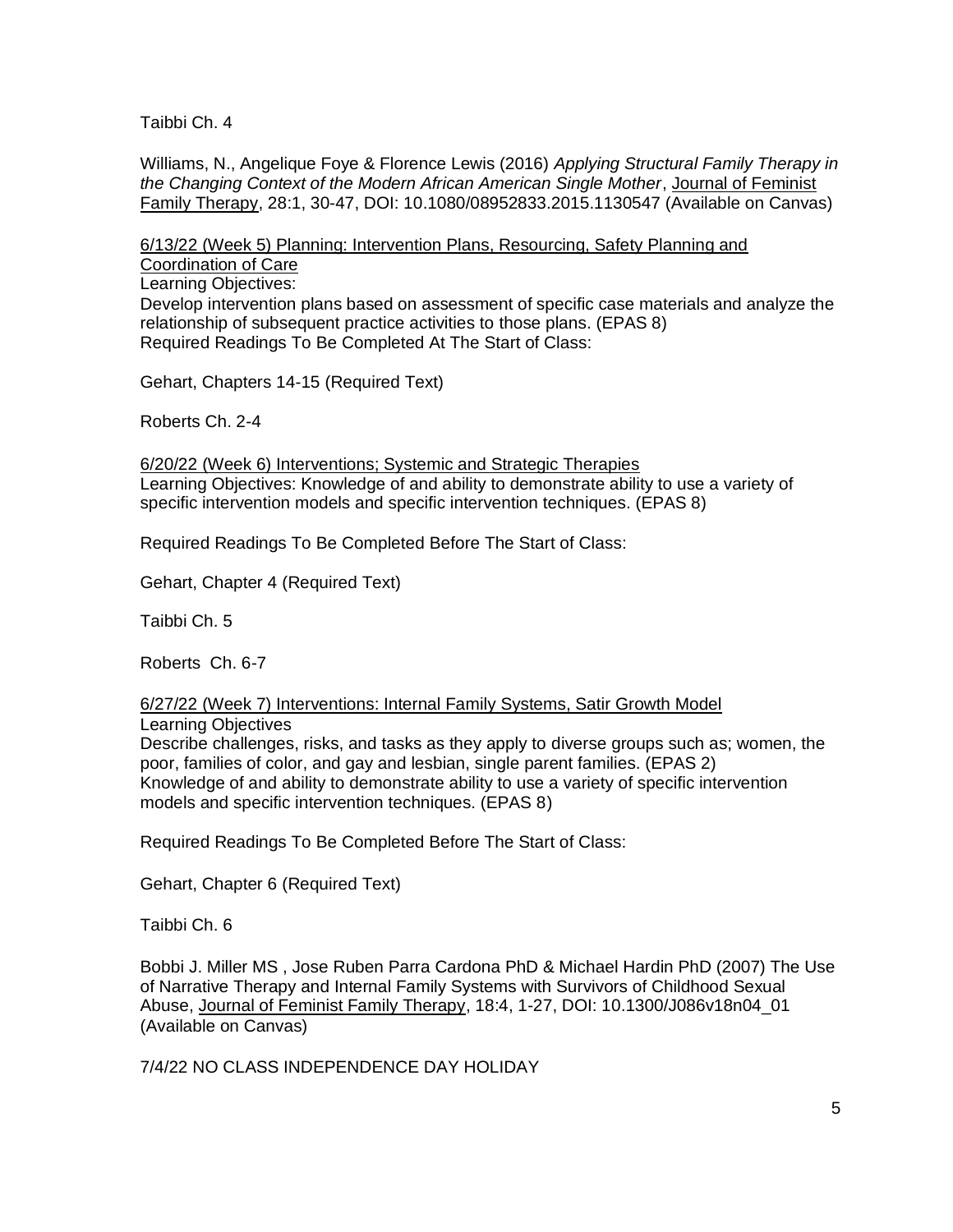7/11/22 (Week 8) Interventions: Cognitive Behavioral Therapies, Mindfulness, Psychoeducation Approaches

Learning Objectives: Knowledge of and ability to demonstrate ability to use a variety of specific intervention models and specific intervention techniques. (EPAS 8)

Required Reading To Be Completed By The Start of Class:

Gehart, Chapter 8 (Required Text)

Roberts, Ch. 8-9

#### 7/18/22 (Week 9) Interventions: Expressive Therapies

Learning Objectives: Knowledge of and ability to demonstrate ability to use a variety of specific intervention models and specific intervention techniques. (EPAS 8)

Learning Objectives: Knowledge of and ability to demonstrate ability to use a variety of specific intervention models and specific intervention techniques. (EPAS 8)

Reading Requirements:

Deaton, J., Ohrt, J. (2019). Integration of Expressive Techniques in Multisystemic Therapy with At-Risk Adolescents. The Family Journal. (27) 1. (Available on Canvas)

Taibbi Ch. 13

Gehart, Chapter 10 (Required Text)

Siegal, D. and Hartzell, M. (2004). How We Make Sense of Our Lives. Parenting from The Inside Out. Penguin Group Inc. (Available on Canvas)

## 7/25/22 (Week 10) Interventions: Narrative Therapy, Emotionally-Focused Therapy, Gottman Method

Learning Objectives: Knowledge of and ability to demonstrate ability to use a variety of specific intervention models and specific intervention techniques. (EPAS 8)

Learning Objectives: Apply appropriate outcome measures that are reliable and relevant to agreed-upon goals in order to evaluate the effects of family-centered interventions. (EPAS 9

Required Readings To Be Completed By The Start Of Class:

Gehart, Chapter 11 and 16 (Required Text)

Taibbi,Ch. 12

Roberts Ch. 11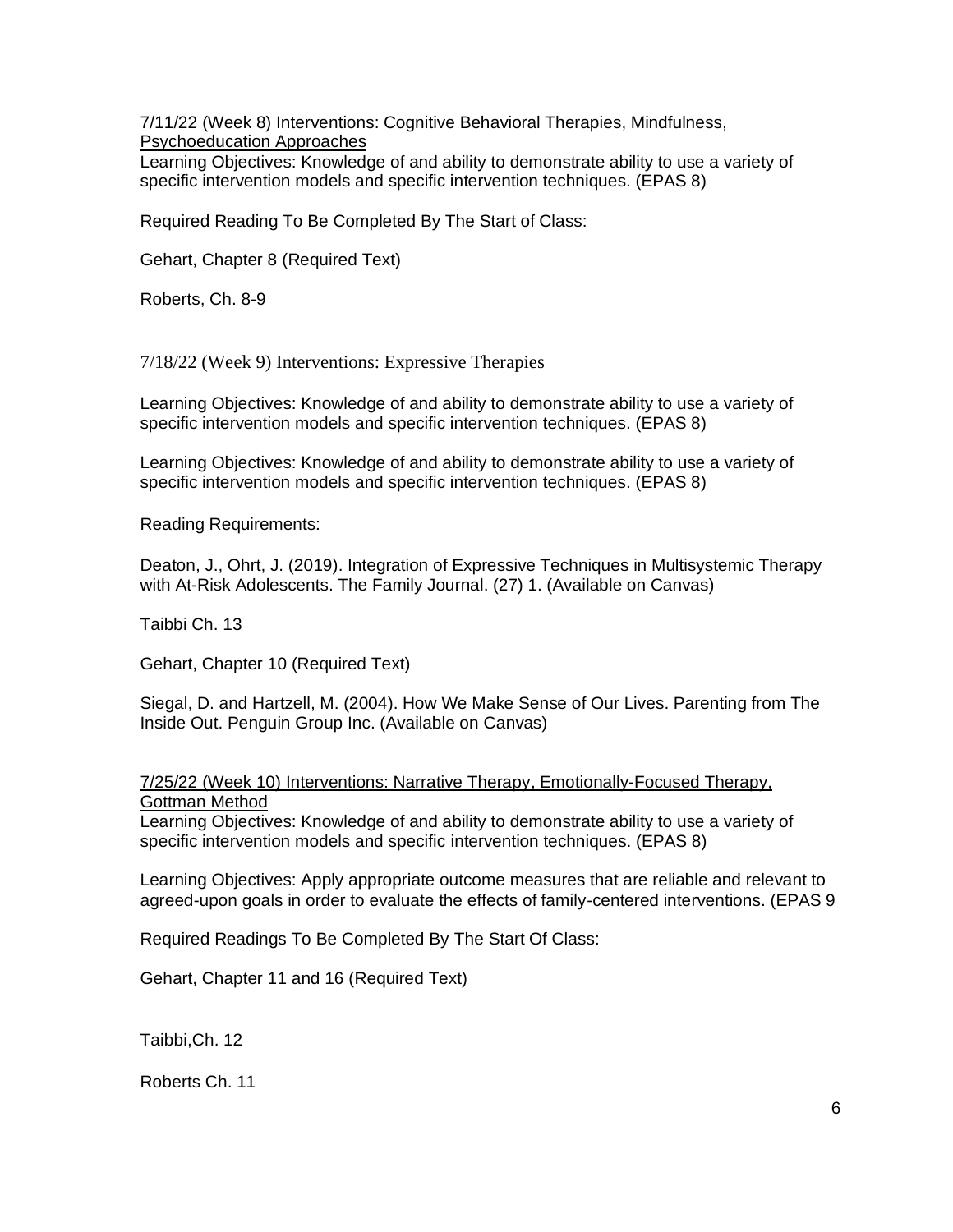## 8/1/22 (Week 11) Reflection, Evaluation and Termination

Learning Objectives: Apply appropriate outcome measures that are reliable and relevant to agreed-upon goals in order to evaluate the effects of family-centered interventions. (EPAS 9)

## c. **Assignments**

Attendance and class participation Due Date: Continuous Total Points: 50

The design of this course requires your attendance and engagement in every class. When you are absent you miss crucial information and the opportunity to participate in reflective and interactive activities that increase understanding and application of information.

Absences beyond one class will be problematic because learning is interactive and requires your engagement. A great deal of content is contained in the design of each class. This is a graduate level course preparing you to use skills that impact the physical, emotional, mental, spiritual and sexual health of human beings. I take very seriously my role in preparing you to engage in social work practice. If there is a life circumstance interfering with your participation it is your responsibility to approach the instructor in a proactive manner. We may discuss an Incomplete for the course if you are unable to fully engage at this time. Circumstances beyond your control may occur causing you to miss a class or part of a class. It is your responsibility to contact the instructor via email prior to your absence. Absences exceeding 1 class or consistent tardiness at the beginning of class or returning from break will result in the deduction of attendance and participation points.

There may be some classes that we meet remotely. You will receive information for this via an announcement on Canvas. In remote, synchronous learning there is a variety of ways to participate. It is encouraged to use your microphone, camera, or chat/text feature to engage in class discussion or ask questions. This is not required but highly encouraged. Participation will be demonstrated and points will be given based on the following:

- Sign-in at the beginning of each class
- Post to Canvas discussion regarding topic of lecture and learning opportunities each class
- Participation in small group discussion and role in reporting back information to large group

Each of us participates differently, and I will strive to honor that diversity among us. As developing social workers, it is imperative that we connect and reflect through the learning tools available to us to grow and understand the material of the course. In addition to attendance in class it is expected that you are engaged and contributing to the learning community.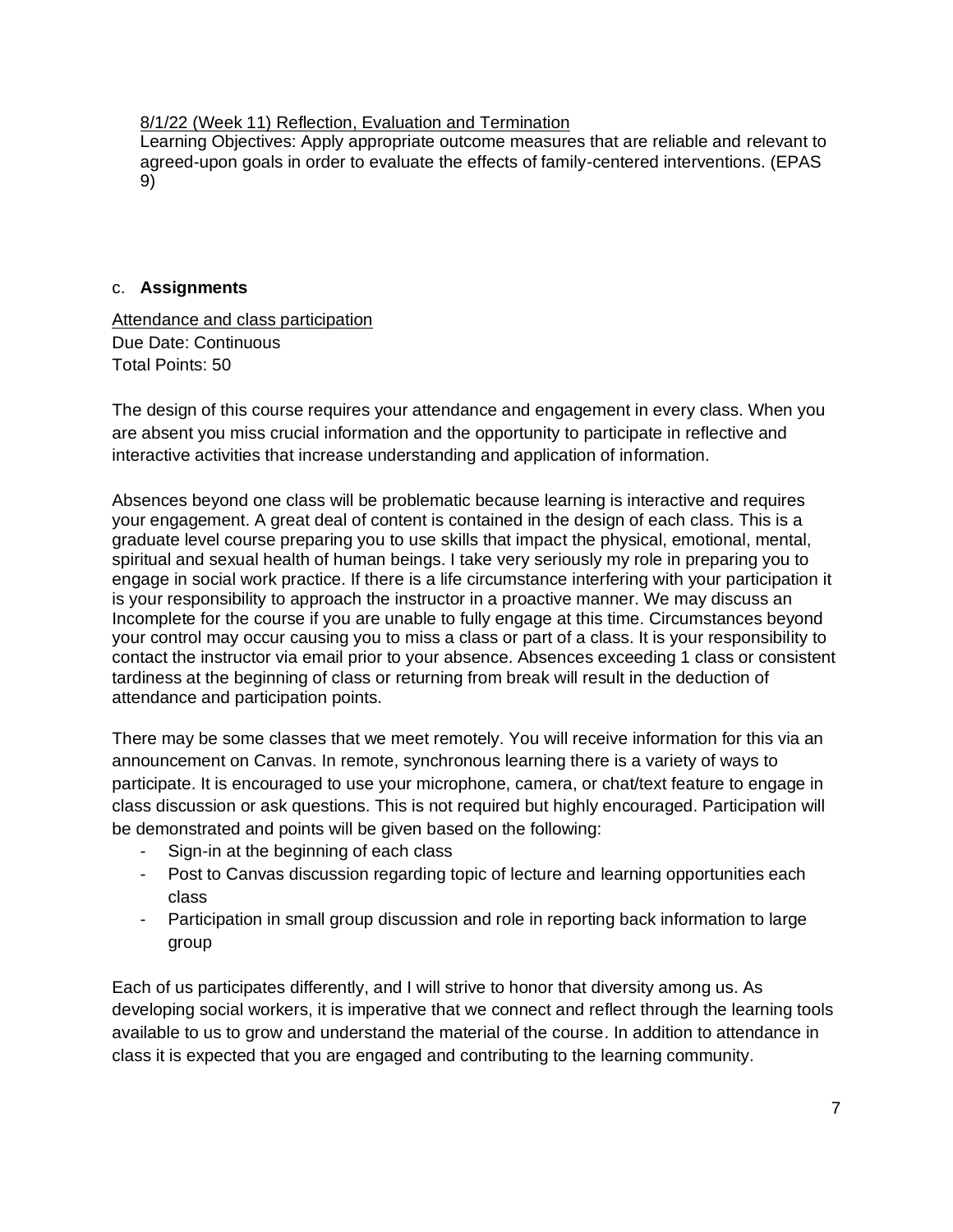Predictability, reliability and consistency are core to any strong relationship is incredibly important to clients and it is important to practice and apply in the learning community.

| Points    | Class Participation & Grading Criteria                                                                                                                                                                                                                                                                                                                                                                         |
|-----------|----------------------------------------------------------------------------------------------------------------------------------------------------------------------------------------------------------------------------------------------------------------------------------------------------------------------------------------------------------------------------------------------------------------|
| 50        | Regularly makes helpful, relevant contributions and observations to class<br>discussions that challenge/encourage other learners to think about the<br>material in new ways. Actively participates in small-group discussions.<br>Actively attends to lectures and discussions. Attends class regularly and<br>shows up on time. Consistently demonstrates that she/he/they has read the<br>assigned material. |
| 45        | Often makes helpful, relevant contributions to class discussions. Often<br>participates in small-group discussions. Often pays attention to lectures and<br>discussions. Attends class regularly and shows up on time. Demonstrates<br>that s/he/they has usually read the assigned material.                                                                                                                  |
| 30        | Occasionally contributes to class discussions. Participates to some extent<br>in small-group discussions. Is attentive to lectures and discussions.<br>Attends class regularly and shows up on time. Demonstrates that s/he/they<br>has usually read the assigned material.                                                                                                                                    |
| $10 - 25$ | Rarely contributes to or is prepared for small-group discussions. Does not<br>attend regularly or is often tardy. Inattentive to lectures and discussions and<br>has not read the assigned material. Directs disrespectful verbal and/or non-<br>verbal behaviors towards others in the classroom.                                                                                                             |

Multicultural Ground Rules (from The Program on Intergroup Relations, University of Michigan)

1. Our primary commitment is to learn from each other, from course materials and from our work. We acknowledge differences amongst us in backgrounds, skills, interests, values, scholarly orientations and experience.

2. We acknowledge that sexism, classism, racism, heterosexism, and other forms of discrimination (religion, age, ability, language, education, size, geographic location etc.) exist and may surface from time to time.

3. We acknowledge that one of the meanings of sexism, classism, racism is that we have been systematically taught misinformation about our own group and members of devalued groups. The same is true about elitism and other forms of prejudice or bias -we are taught misinformation about others and ourselves.

4. We will try not to blame people for the misinformation we have learned. However, we hold each other responsible for not repeating misinformation or offensive behavior after we have learned otherwise. 5. Victims should not be blamed for their oppression.

6. We assume that people are always doing the best they can, both to learn the material and to behave in non- biased and multiculturally productive ways.

7. We will share information about our groups with other members of the class, and will not demean, devalue, or "put down" people for their experiences or lack of experiences.

8. We will actively pursue opportunities to learn about our own groups and those of other groups, yet not enter or invade others' privacy when unwanted.

9. We each have an obligation to actively combat the myths and stereotypes about our own groups and other groups so that we can break down the walls which prohibit individual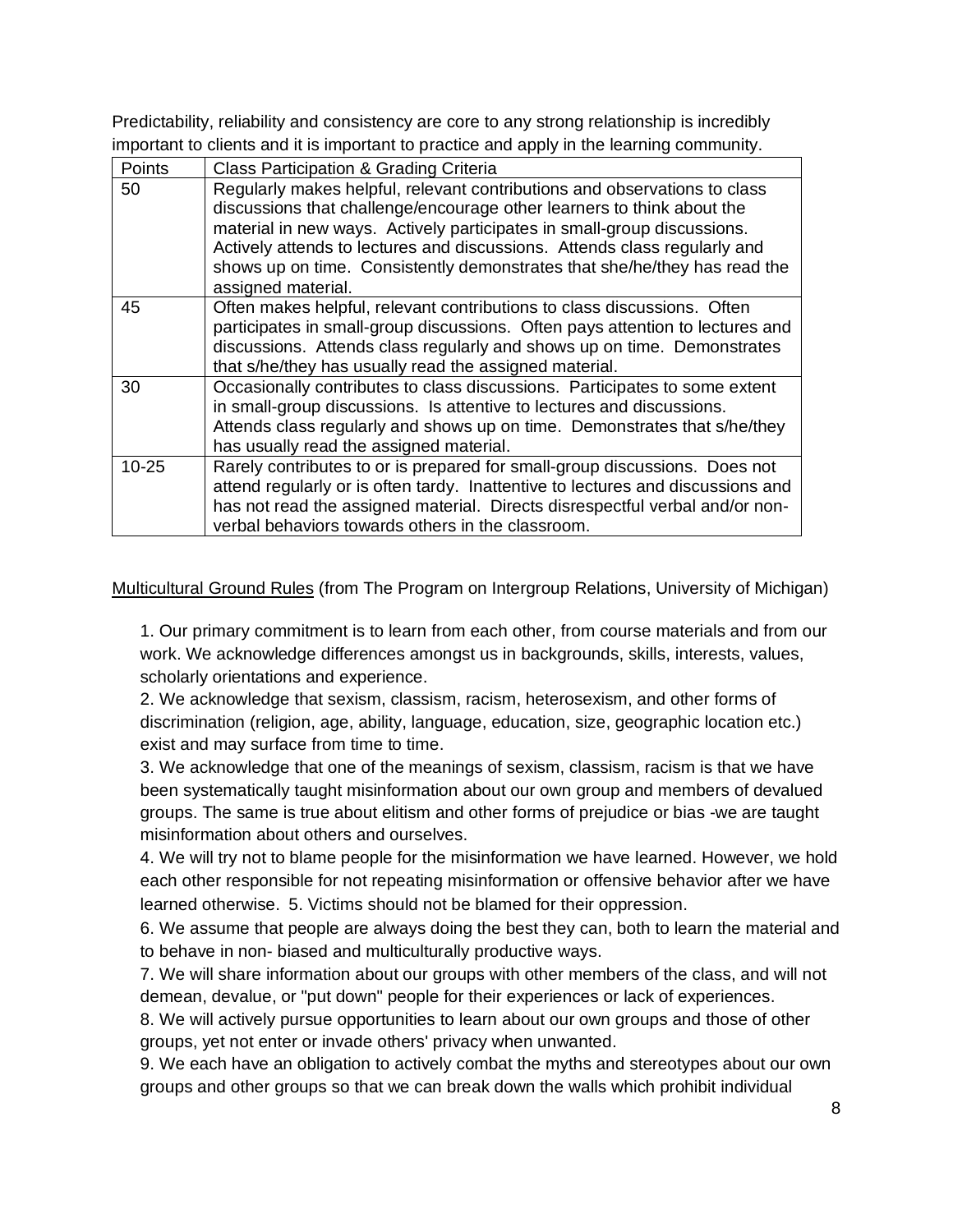development, group progress and cooperation and group gain.

10. We want to create a safe atmosphere for open discussion. Members of the class may wish to make a comment verbally or in an assignment that they do not want repeated outside the classroom. Therefore, the instructor and participants will agree not to repeat the remarks outside the session that links a person with his/her identity.

- 11. We will challenge the idea or the practice, but not the person.
- 12. We will speak our discomfort.
- 13. Are there other ground rules that the class would like to add...?

## Reading Reflections

Due Date: TBA Based on group schedule

Total Points: 100

See Canvas Assignments for details regarding this assignment.

Purpose: The purpose of this assignment is to incorporate the readings for the course into the overall learning goals for the course and the particular week's topic.

Family Experience Reflection

Due Date: 6/13/22

Total Points: 150

See Canvas Assignments for details regarding this assignment.

Purpose: The purpose of this assignment is to reflect on your own family experience to increase a sense of vulnerability in the assessment process and awareness in the influence of family in the development of self.

# P.O.D.S. Capacities:

Recognize the impacts of privilege and inequities on various levels of social ecology (individuals, family, organizations, community, society).

Value and use multiple ways of knowing and constructing knowledge.

Understand how an individual, family, group, community, organizational, nationality/citizenship history, culture, positionalities, sources of power (ascribed and earned), and multiple ways of knowing shape their perceptions, attitudes, cognitive processes, actions and consequences.

Analyze assumptions that underlie presumably universal practice methods (including evaluation and research) (i.e., decenter dominant frameworks).

Learn from those with different voices, values and experiences, including different ways of knowing.

Demonstrate knowledge and skills for intersectional humility (be able to suspend one's own assumptions and perspectives in order to understand / recognize alternative world views).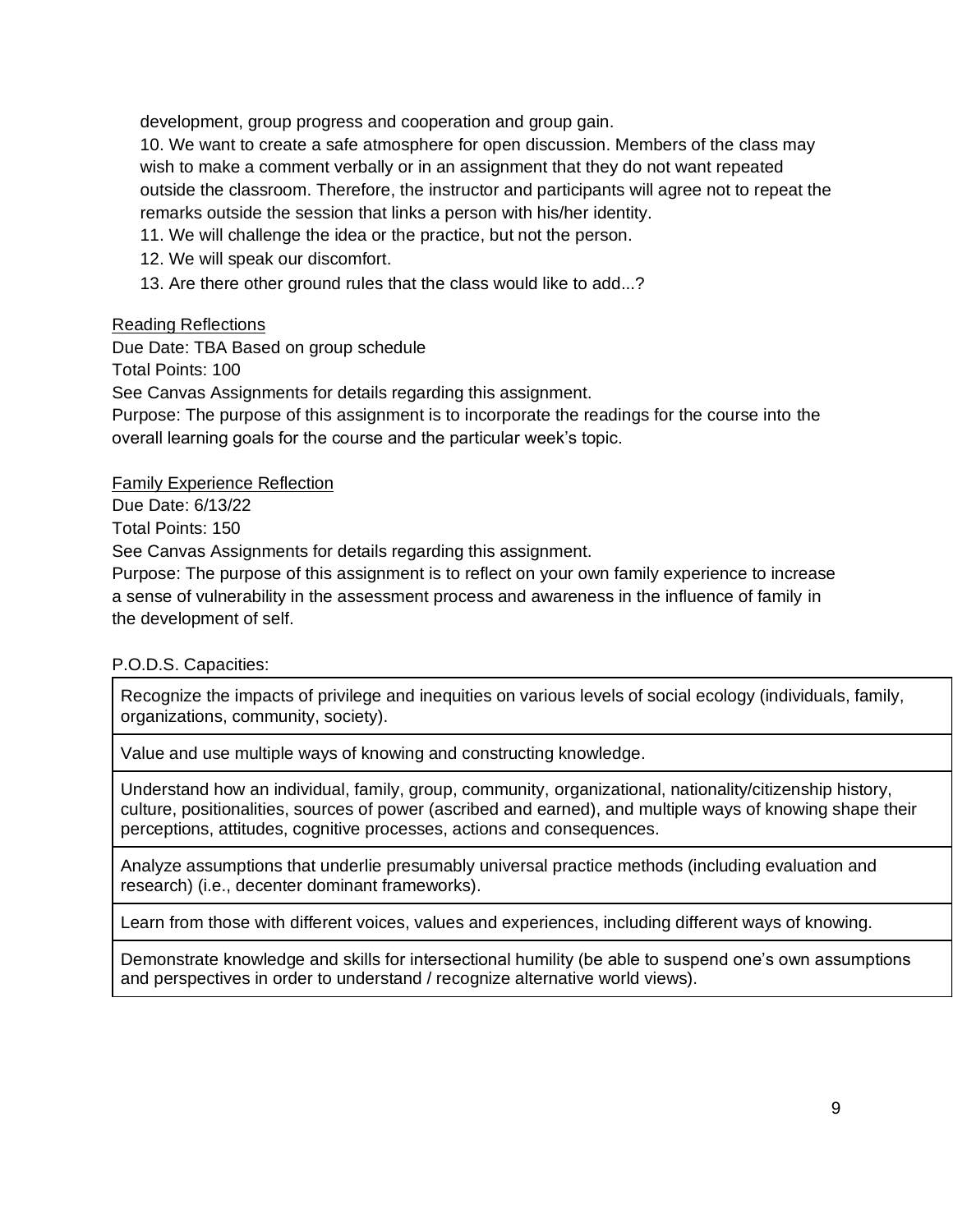Family Simulation Purpose:

The purpose of this group assignment is to develop and present a case conceptualization and intervention plan and to reflect on the facilitation of a simulated family session.

# Course Outcomes

This assignment provides documentation of student ability to meet the following course outcomes:

Apply family assessment frameworks in a way that is ecological, family-centered, and takes into account individual and family needs, problems and experiences within the family, and resources, opportunities, and oppressive forces of the social environment. (EPAS 7)

Develop intervention plans based on models and techniques that are appropriate to specific assessment materials (e.g. IPV, SUD, etc.). (EPAS 8)

Engage in clinical decision-making that considers families who are experiencing mental health diagnoses from the DSM-5. (EPAS 7)

Evaluate the effects of family-centered interventions using appropriate outcome measures. (EPAS 9)

Part 1: Task 1: Group Assignment Case Conceptualization Due Date: 6/27/22 Total Points: 100 See Canvas Assignments for complete assignment description Each team will complete a case conceptualization for a simulated family. Designate which group members have primary responsibility for each section conceptualization but the project will be a shared group assignment.

Part 2: Task 2: Group Assignment Intervention Plan Due Date: 7/18/22 Total Points: 100 See Canvas Assignments for complete assignment description Based on the case conceptualization, each team will submit an intervention plan. Designate which group members have primary responsibility for each section conceptualization but the project will be a shared group assignment.

Part 3: Individual Reflection or Annotation Due Date: 8/1/22 Total Points: 100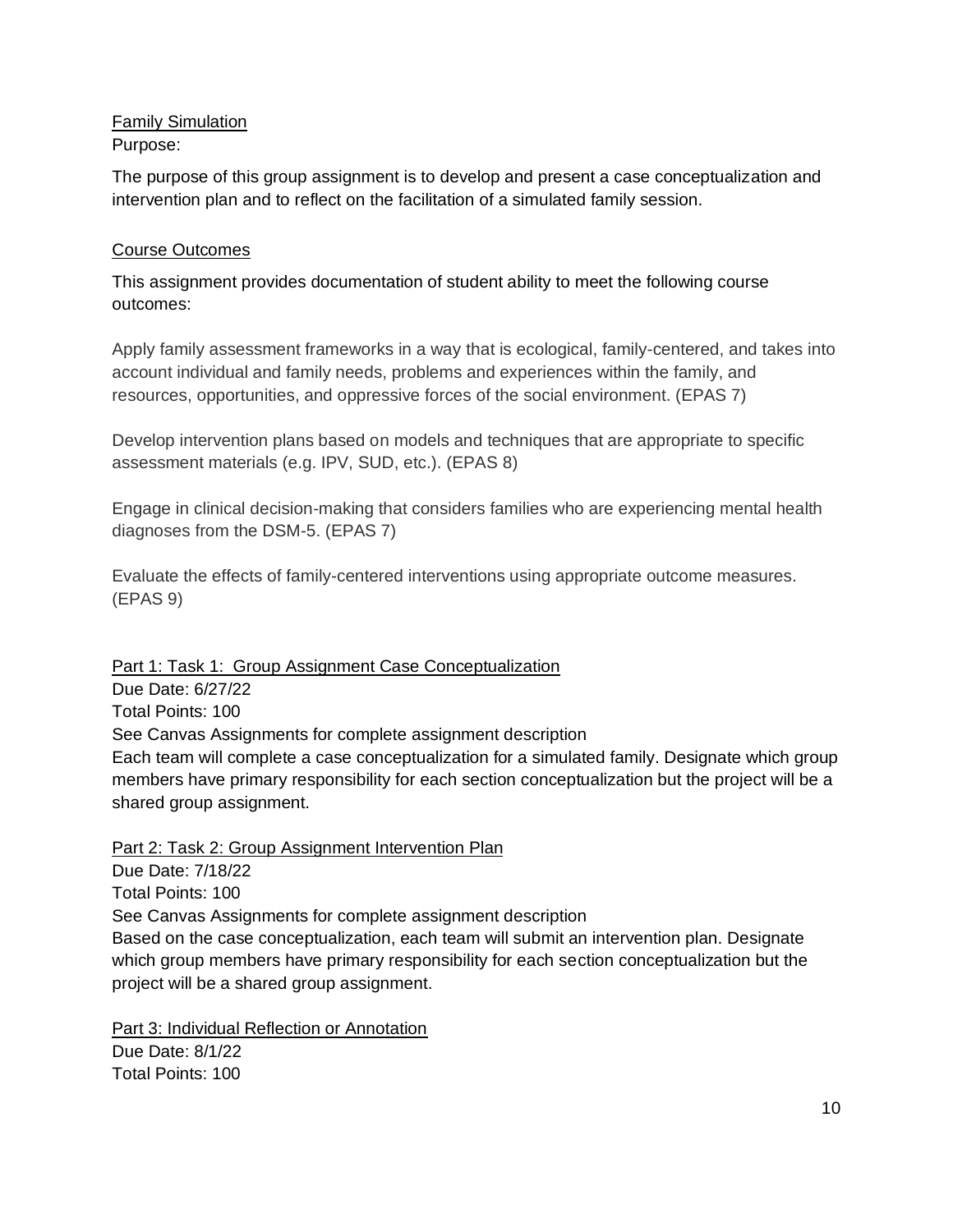See Canvas Assignments for complete assignment description Based on your facilitation of the simulated group session you will develop a reflection paper or annotation of the recording of your session.

P.O.D.S. Capacities

This assignment connects to the following [P.O.D.S. capacities:](https://docs.google.com/document/d/1HIp9L87LRnSKHyvwkE5Nr6C5VeiH9IjlOXBgjmOu6Cs/edit)

Identify and implement steps to work towards social justice in specific practice contexts (practice methods and areas, including making linkages across practice levels and methods)

Use processes that promote social justice, including those that resist and reduce disempowering and marginalizing dynamics (e.g., use accessible language, attend to power and marginalizing dynamics in groups and organizations, value diverse leadership and participation styles).

Build on positive sources of power to envision and work toward social justice; work to reduce disempowerment.

Identify how inequities are manifested, maintained and reinforced in social systems, theories, processes and social work practice of different types and levels.

Recognize the impacts of privilege and inequities on various levels of social ecology (individuals, family, organizations, community, society).

Value and use multiple ways of knowing and constructing knowledge.

Understand how an individual, family, group, community, organizational, nationality/citizenship history, culture, positionalities, sources of power (ascribed and earned), and multiple ways of knowing shape their perceptions, attitudes, cognitive processes, actions and consequences.

Analyze assumptions that underlie presumably universal practice methods (including evaluation and research) (i.e., decenter dominant frameworks).

Learn from those with different voices, values and experiences, including different ways of knowing.

Demonstrate knowledge and skills for intersectional humility (be able to suspend one's own assumptions and perspectives in order to understand / recognize alternative world views).

Use critical structural thinking (derive implications for goals and actions from theories and knowledge and apply them to promote change for social justice A & B).

## d. Grading

Assignments are expected to be handed in on their due dates in the format designated on the syllabus. Assignments will be marked down 5% for every day late. If you are experiencing difficulty with course assignments, it is your responsibility to contact the instructor. If you are unable to turn an assignment in by the due date, an email should be sent to your instructor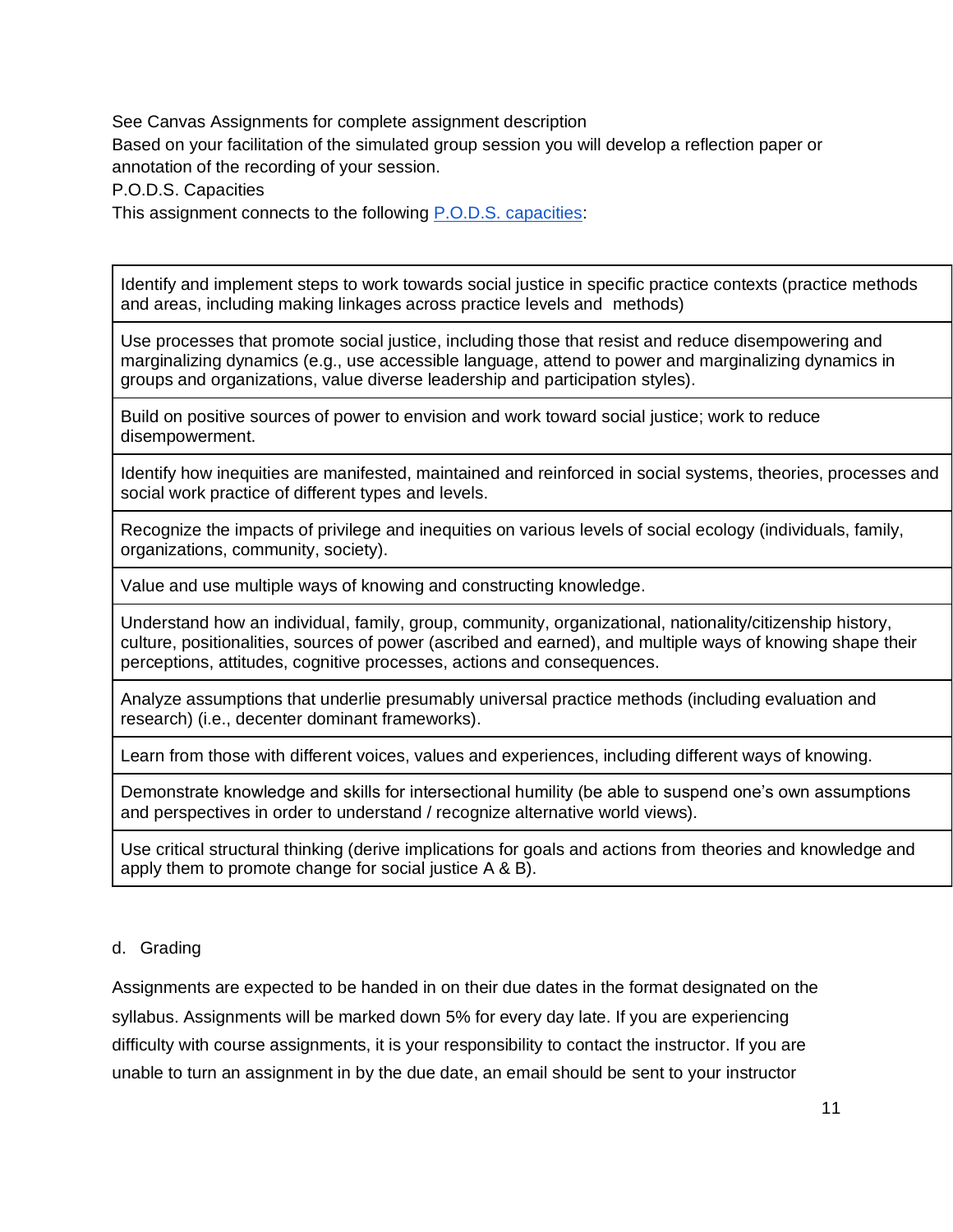discussing the problem and proposing a solution. It is the discretion of the instructor to determine if accommodations can/will be applied to allow for completion of an assignment past the due date. The criteria for each grade follows:

- e. A+ = 100
- f.  $A = 96-99$
- g. A- = 92-95
- h.  $B+=89-91$
- i.  $B = 85 88$
- i.  $B = 81-84$
- k. C+ = 78-80
- l. C = 74-77
- m. C- = 70-73
- n.  $D = 65 79$
- o.  $E =$  less than 65

Additional resources on grading can be found in the following linked resources: [Grades in Academic Courses and in Field Instruction](http://ssw.umich.edu/msw-student-guide/chapter/1.08/grades-in-academic-courses-and-in-field-instruction) [Student Grievance procedures](http://ssw.umich.edu/msw-student-guide/chapter/1.18/student-grievances) [policy for grading in special circumstances.](https://ssw.umich.edu/msw-student-guide/section/1.08.01/15/grades-for-special-circumstances)

## p. Class Recording and Course Materials

If you will be absent and would like to request a recording of the class or if you have a learning need that would be aided by review of recordings please reach out to me individually via email. I will do my best to post recordings of specific elements of the class that are necessary. Please respect the privacy of our class and discussions and do not screen shot chats or record without permission from instructor.

Additional information on class recordings can be found th[e Recording and Privacy Concerns](https://safecomputing.umich.edu/be-aware/privacy/privacy-u-m/videoconferencing/recording-privacy-concerns-faq)  [FAQ:](https://safecomputing.umich.edu/be-aware/privacy/privacy-u-m/videoconferencing/recording-privacy-concerns-faq)

*Audio and video recording of in-class lectures and discussions is prohibited without the advance written permission of the instructor. Students with an approved accommodation from the Office of Services for Students with Disabilities permitting the recording of class meetings must present documentation to the instructor in advance of any recording being done. The instructor reserves the right to disallow recording for a portion of any class time where privacy is a special concern. If the instructor chooses to record a class, they will decide which classes, if any, are recorded, what portion of each class is recorded, and whether a recording is made available on the course management website. On days when classes are recorded, students will be notified a recording is occurring. Class recordings and course materials may not be reproduced, sold,*